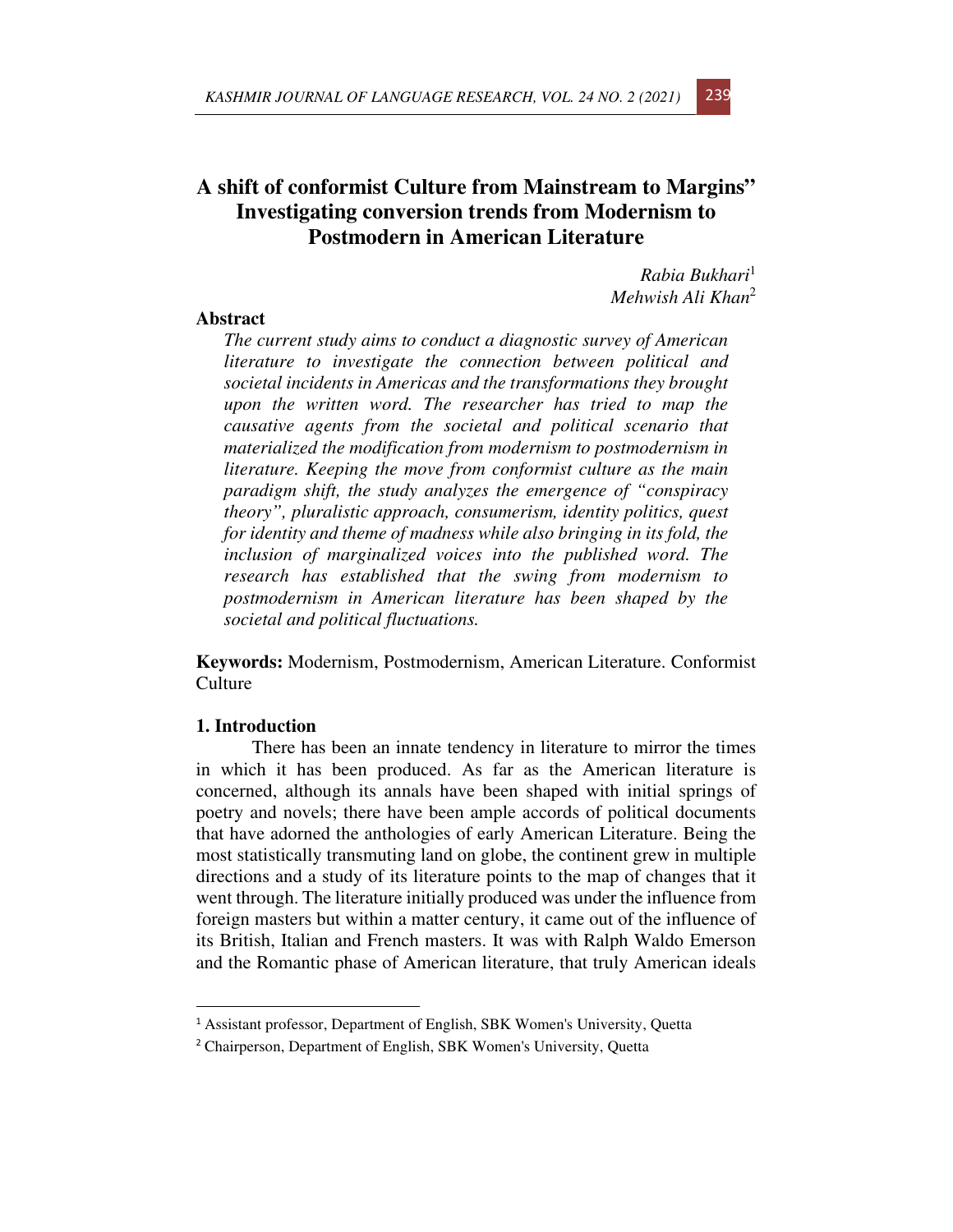started sprouting out of America's soil and got fixed in the forms of written records of the times and passions that people went through. The contemporary literature took its roots from the footprints of Ezra Pound and T.S Eliot and then it was with the post war world that the perceptions changed from modern to postmodern. A study of literature of the contemporary era, no doubt, yields deep insights into the waves of societal and political changes that the land faced in the present times.

#### **2. Literature Review**

The twentieth century was a time of great flux, both within the political arena as well as in the national, domestic and personal lives of the American people. The nineteenth century itself, had sowed the seeds for a diverse life in twentieth century, the events of nineteenth century including the Monroe Doctrine, Civil War, Abolishment of slavery to Mexican American War, Spanish American War- the nineteenth century had laid the foundation of the creation of the exceptional collage of upcoming American century.

The contemporary literature takes its roots from the post-World War II period and extends to the current production of literary works. The contemporary literature, albeit having been influenced by a wide array of events, movements and cultural strains, took the Second World War as a touchstone to move forward in its time travel. The post-world war era can be best described as a time of rapid changes, shocking transformations and a topsy-turvy of belief systems to a complete alteration of values and events that shaped and transformed the mindsets. As a reaction to the mega century, known as the American Century, a wide array of attitudinal adjustments' can be observed. The best neat classifications that can be made can be of two predominant attitudes; one trend was of conformist culture and the second more rebellious and more leading one, was that of the of counterculture.

It is a fact beyond doubt that literature is bound to have impacts of time in which it is produced and on a similar note, it also affects the way the readers comprehend the world around them. The Post Modern world as it has come to be known, has been shaped by a host of phenomenon, the most outstanding amongst them include the likes of Second World War, the Cold War and its demise and in between the economic and international realignments that America went through and how have they shaped the American lives and also the way in which this change came to be expressed.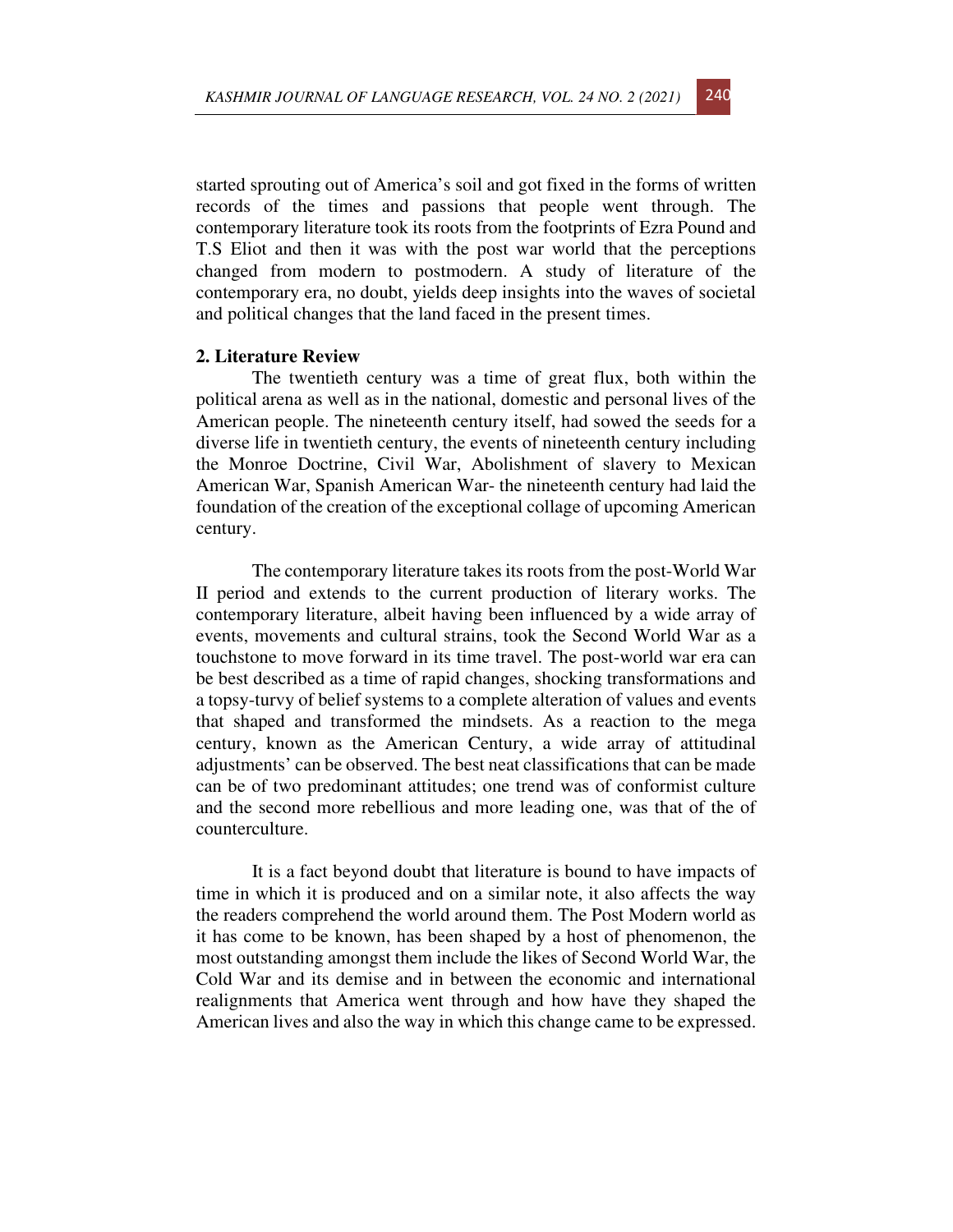The rapid technological developments and demographic shifts produced a new sprout of cultural and literary tradition.

It is an established fact that the United States victory in Second World War shaped the position of US on the international stage as a dominant world power. However, deeply rooted complications came out as an aftermath of glory in post war world. The idea of "progress" itself came under profound questions, which on one hand marked the advancement of humanity while on the other hand, it reddened history with the mass genocide of the horrific war and surfaced the atrocious and devastating emergence of the impacts of atom bomb, dropped by the United States on Hiroshima and Nagasaki. Besides these events, there were raised doubts and questions as to the official and real stories of the Vietnam War and the Korean War. Connecting it to more contemporary times, current events have risen in their magnitude as well as in their sphere of influence. The transitional phases of ending of previous century and the start of the new millennium, produced, even more, devastating historical chapters of terrorism on the American land and how the United States responded to that on the global stage by initiating Global War on Terrorism.

The literature of contemporary times has tried to resolve these paradoxes. The million dollar question of the contemporary era posed the juxtaposition of good or evil as the sum total of the contemporary achievements. Can we suggest that with the acquired Enlightenment, humanity has reached the culmination of progress OR is it that reason has failed itself and still more perplexing is the question that is it the failure of "reason" or the employment of reason for evil purposes? What seems to be daunting and mocking metaphors of the history of human advancements have been the symbols of Second World War, Hiroshima, Holocaust and Atom Bomb and the imprints on society that these so called mega events left on society.

The emergence of counter culture and trends specifying identity crises, immigrant problems, ethnic amalgamation, McCarthyism and distrust of authority have marred the distinctions between the real and the unreal. The emergence of events like the "Water Gate Scandal" and the "Pentagon Papers" has given birth to the concept of the "official story" and "real truth". These affairs occupy central position in the American Political history. While the Watergate Scandal is of perennial importance and is "the most serious scandal in the history of U.S. presidential politics," (Gage, 2012).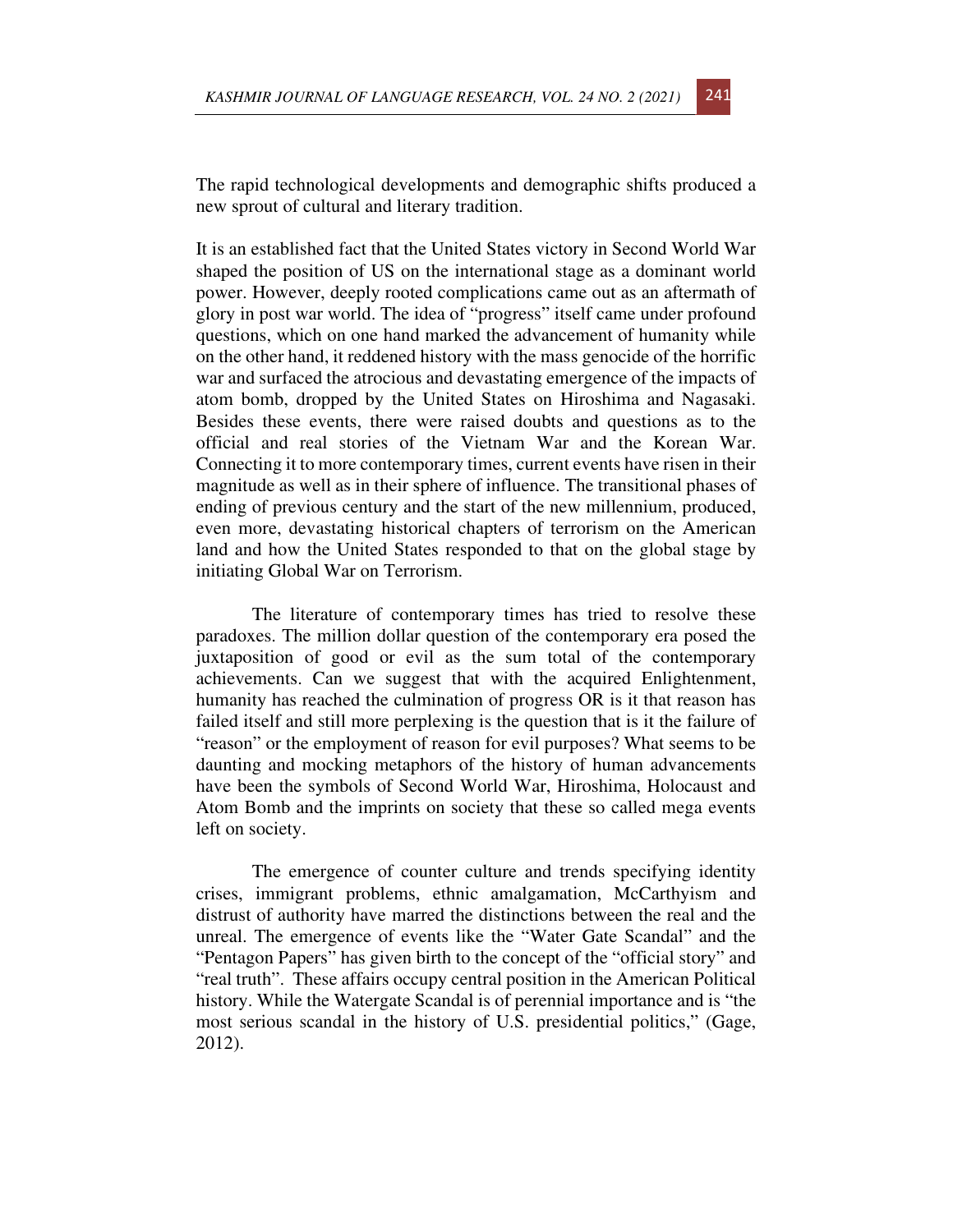World War II left the world divided, between Soviet and American spheres of influence. The Cold War between the two world powers left the United States with an increased and heightened sense of the perception of Crises. The presence of external threats increased the need and urgency for a unified and national consensus on majority of issues, demanding conformity from the public. The state of such affairs were at the peak in the decade of 1950s which erupted in the mass protest in the form of Civil Rights Movements of the 1960s leading to the Vietnam War and going along with these historic events were trends of counterculture and Women Liberation movements. A host of writers very particularly, predominantly instigated with the San Francisco Renaissance and Beatnik authors, the writing of these authors further intensified the perception of the conformist culture and the growing distaste of every trend that was mainstream in American culture and life. What added fuel to the fire was the assassination of President John F Kennedy, Malcolm X, Martin Luther King Jr. and Senator Robert F Kennedy. These incidents brought the disruption of social fabric of American society to forefront.

### **3. Material and Methods**

The "official story" of American fabric came under a series of skepticism after the disclosure of the fore mentioned scandals of government had a direct result on the attitude of American public to almost any form of authority. The natural birth of this situation was the resulting conspiracy theory in the American society. The conspiracy theory was extended to provide explanation to almost any phenomenon that appeared beyond comprehension. What came under the attack of suspicion and as an outcome of conspiracy theory included the likes of mega events as MIAs in Vietnam, the United Nations policy and UFO sighting.

One apt location of the conspiracy theory is presented by fiction author, Thomas Pynchon, who was the first to introduce this concept into American Literature. Pynchon (1996), in his novel "Crying of the Lot 49'' presents the distinction of reality and simulacrum of reality besides the constant presence of constant signs of conspiracy theory which suggested the presence of an underlying and concurrent presence of truth beyond that presented by the so called official story in the novel. He also highlighted other traditions of contemporary fiction by using such uncommon rather unrealistic names such as "Mucho Mass" and "Oedipa Mass" and additionally the use of other characteristics like metafiction and pastiche,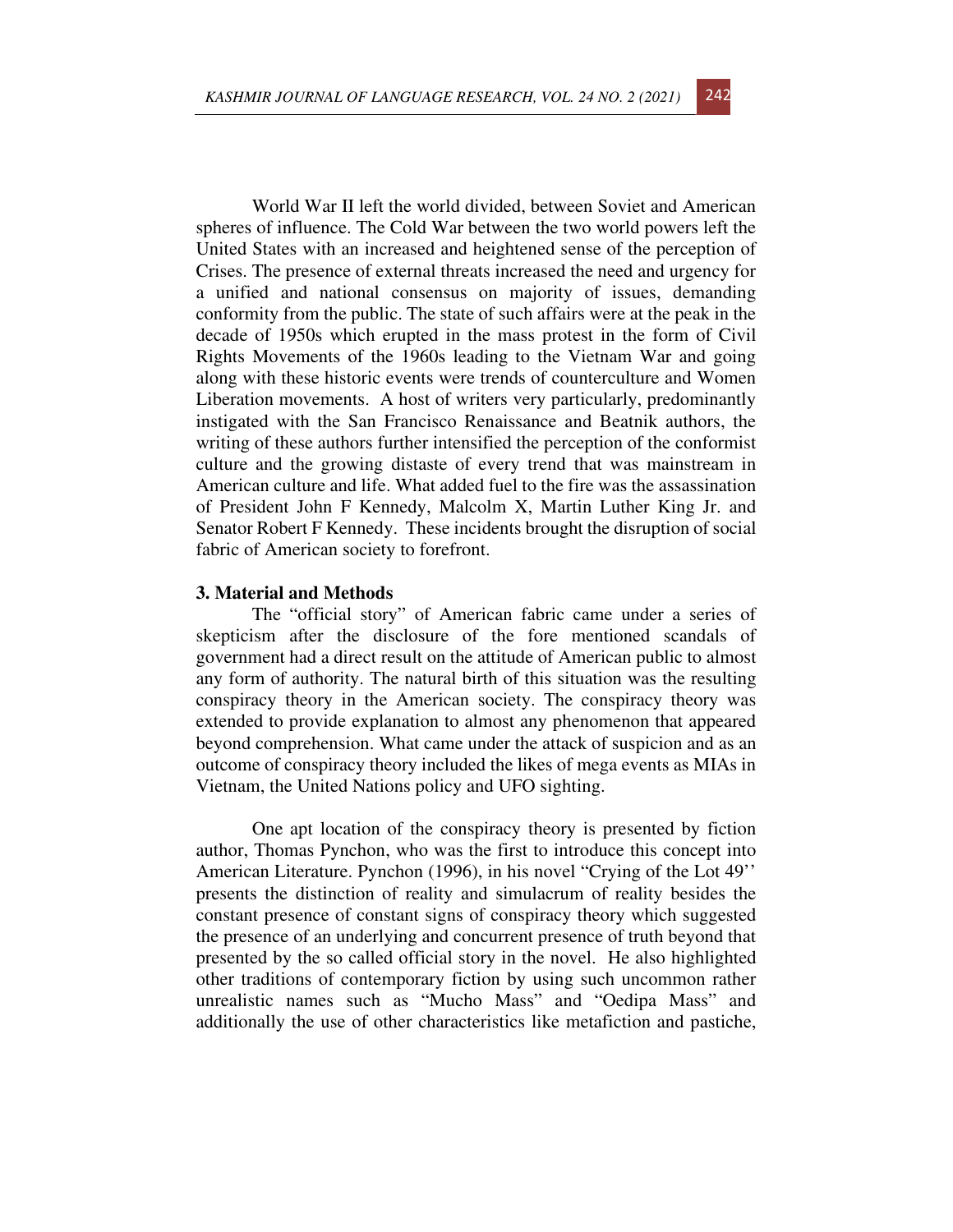these trends besides the characteristic features of contemporary cannons are infact reflections of the contradictions, residing in American society.

The Crying of the lot tells the story of Oedipa Mass, who is trying to execute the will of her ex-boyfriend and in the sojourn, is faced with the multiplicity of reality that exists in the contemporary world. She suffers from rolls of shifting identities and character roleplaying in which the quest for truth remains unfulfilled. The most reliable form of truth in the contemporary world has come out to be whatever can be obtained in fragments and clues as a complete and substantial picture of truth is beyond the grasp of capture. The same has been propounded by the novel, "The Crying of the Lot 49" (Pynchon, 1996).

"She touched the edge of its voluptuous field, knowing it would be lovely beyond dreams simply to submit to it; that not gravity's pull, laws of ballistics, feral ravening, promised more delight. She tested it, shivering: I am meant to remember. Each clue that comes is supposed to have its own clarity, its fine chances for permanence. But then she wondered if the gemlike "clues" were only some kind of compensation. To make up for her having lost the direct, epileptic Word, the cry that might abolish the night."

Pluralistic approach in literature of the contemporary era is undeniably the result of variegated trends in American social fabric. The inculcation of marginalized voices into literature, which had been hitherto unattended and unheard of, indicated on one hand the transformation of American society, indicated by such tangible events like Brown versus Board of education, the Civil Rights Movement and the Civil Rights Acts of 1964. However, the continual segregation and a divided progress towards racial integration and equality have given birth to the emergence of identity politics. The American literature in response to these facts has become fragmented in its fabric and texture. The identity crises where the notion of identity came to the fore as a description of racial, sexual gender, ethnic and religious identity became a question often addressed in literary works.

The major shifts in economic trends of the American Century had a massive impact on American social life. From changing perspectives on pursuit of American dream, it created vast fields of mechanical consumers, who no longer acted as human beings rather as "consumer of commodities".

Contemporary literature has been the sway and impact of consumerism. These themes were dealt principally in fiction but the genre

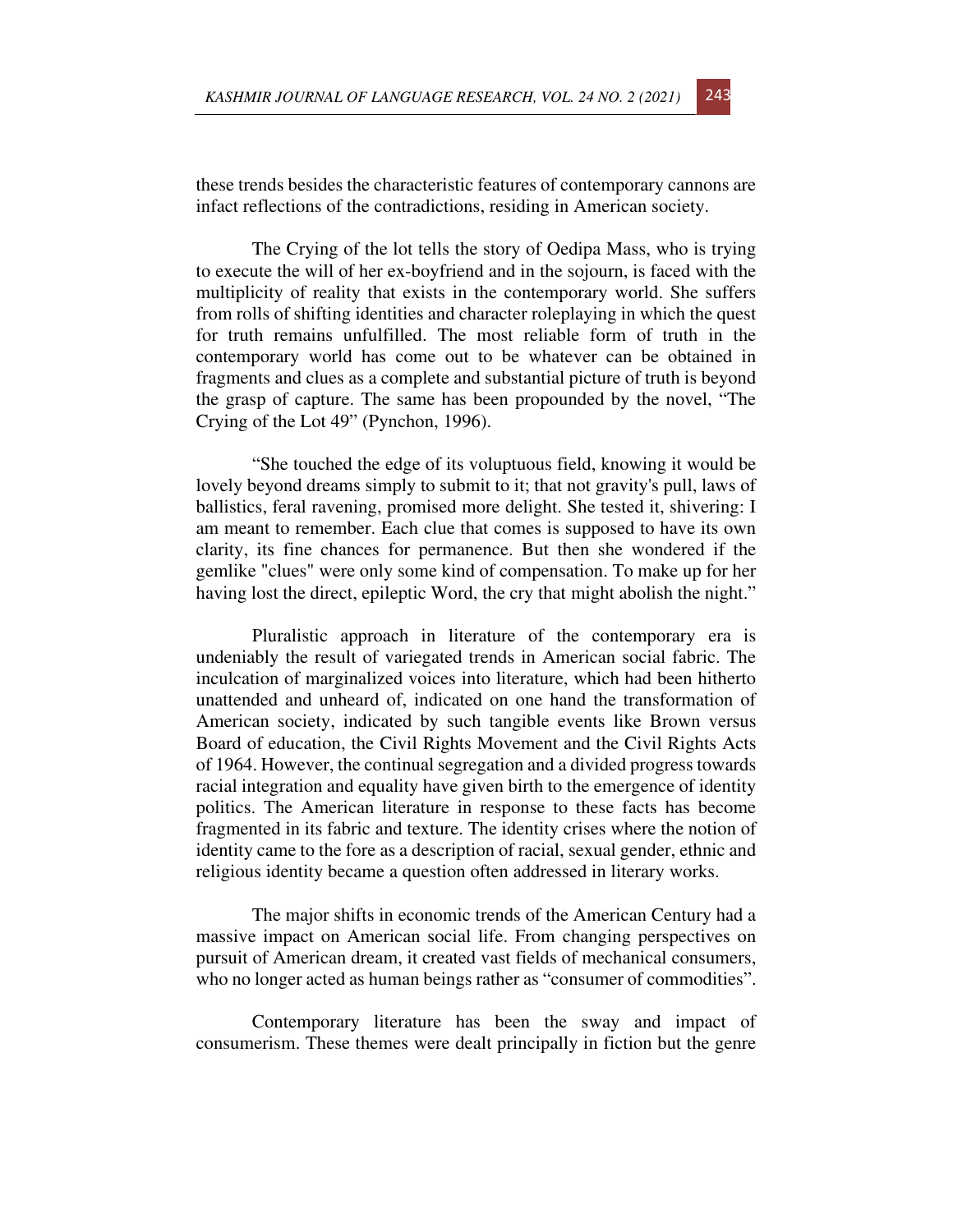of poetry also responded to the way in which American life was shaping up. Pynchon (1996), in his "Crying of the Lot 49", "Gravity Rainbow" and Don Dellilo in his "White Noise" seem to be capturing the most primal themes by incorporating reflections of popular culture and its impacts on the American experience. Dellilo talks about the impact of mass consumerism and it in his novel White noise, where one of his daughters even dreams of brands and automobile names, Harriet Mullen in her poetry talks about the same grappling monster of consumerism in her poem the  $[S^*PeRM^{**}K^*T]$ (Mullen, 1992).

Lines assemble gutter and margin. Outside and in, they straighten a place. Organize a stand. Shelve space. Square footage. Align your list or listlessness. Pushing oddly evening aisle catches the tale of an eye. Displays the cherished share. Individually wrapped singles, frozen divorced compartments, six-pack widows all express themselves while women wait in family ways, all bulging baskets, squirming young. More on More online incites the eyes. Bold names label familiar type faces. Her hand scanning throwaway lines.

These lines of Mullen's prose poetry are quintessentially connecting threads of mundane life in a contemporary era that circulates around consumer behavior; the items in a supermarket are arranged with respect to their price tags. Even the title of the poem is very suggestive, she deliberately misses the letter U-A-R-E, which can be an abbreviation for "you are what you eat". There are cameras that follow the movements of human eye, and the most expensive products are placed at isles that have been determined to be the most eye catching for the shoppers. Mullen observes that whether you go with a list or visit the supermarket without it, people are bound to bulge their baskets with things needed along with those that have been marketed to snare their attention. Interview with William for Multicultural review, she opined (www.poetryfoundation.org)

"When I was writing this poem it made me very conscious of what I was doing in the supermarket—how we behave as consumers and define ourselves by the products we purchase. . . . We really are what we eat, what we consume. As a nation, as a culture, as a society, we consume way more than the rest of the world."

The talk of poets as Mullen makes it impossible to ignore the mention of Black Arts Movement in Literature. Having started just at the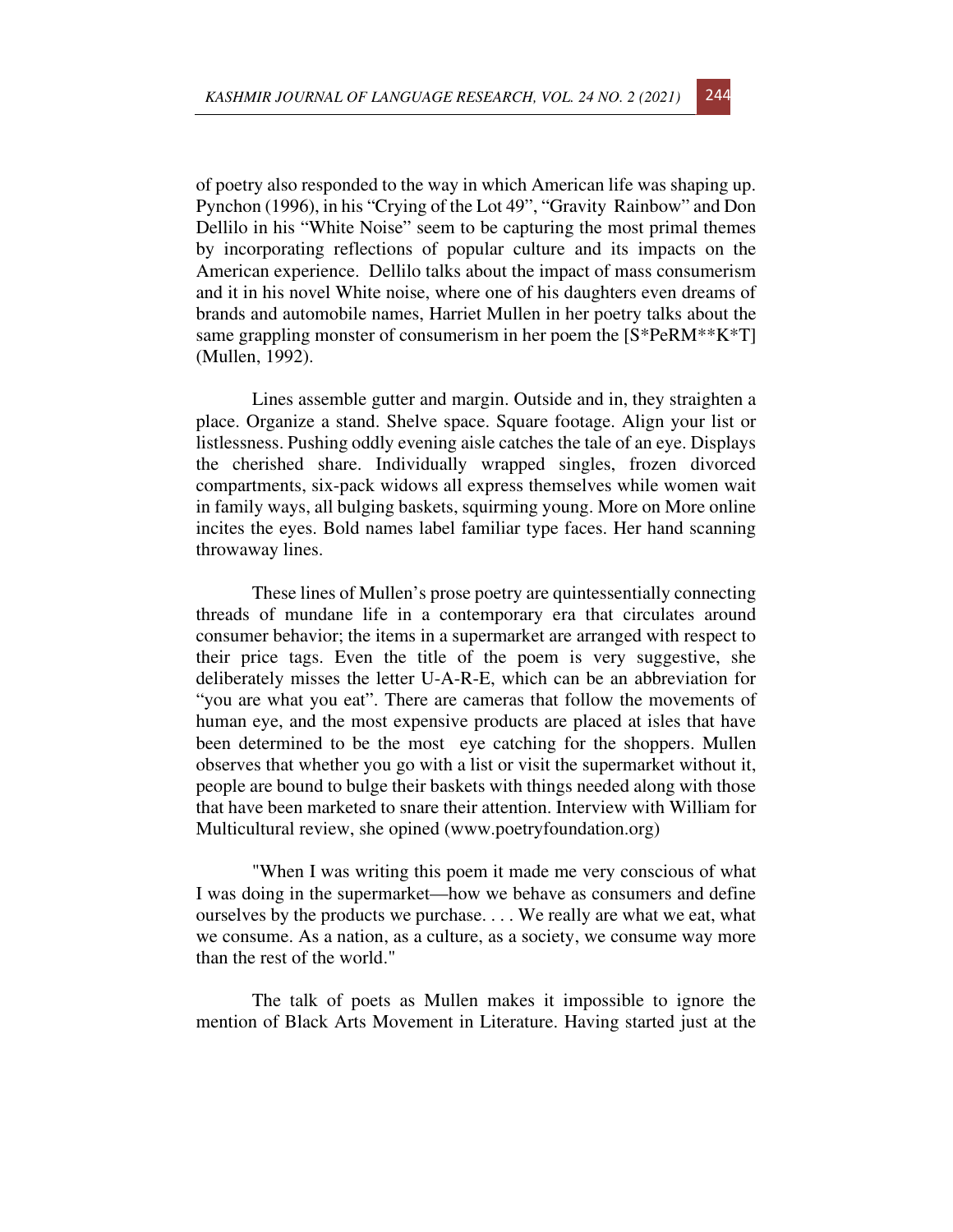advent of Postmodernism in 1960, it was an offshoot of Harlem Renaissance.

Alongside this culture of consumerism, the economic escalation and then downturns in the late twentieth century, affected the blue collar workers as economy moved from one based on manufacturing to the one grounded on provision of services and dissemination of information technology. A massive impact of this shift was the great displacement of blue collar workers, who were left unaided, unemployed and in shatters. The shift also altered what seems to be previously their search: their pursuit of happiness as stated by the American Constitution to a search for other sources of fulfillment and happiness. As the fact is quite well propounded by the author Bobbie Ann Mason (1982), in "Shiloh", where a disabled and an unemployed truck driver dreams of building a log Cabin and living all by himself, in a way self-sufficiently.

As mentioned earlier the political cataclysms comprised of the major shifts in political realities, the Pentagon Papers, the Watergate scandal and the death of John F Kennedy and Robert F Kennedy. The emergence of "official story" culture, and "conspiracy theory" highlights the impacts of the political ruptures on the society of Americas (Oliver  $\&$ Wood, 2014).

The rapid shifting currents in political transitions were not only restricted to the American land, rather the Western hemisphere was also under the sway of trends of American imperialism and expansion. A representative work of political upheaval in the Americas is "The Hundred Years of Solitude" by Gabriel Garcia Marquez. The work deals with the impacts of war, suffering and the death in the mid 1960 Columbia, which had resulted in more than two hundred thousand politically motivated murders. The work has refocused attention on how the politics of Latin America has resulted in a non-ceasing array of tragedies. The work also with the aid of magical realism depicts the concurrent existence of myths, legends alongside with the arrival of modernity and technological advancements.

One of the characteristic features of American social culture was the emergence of suburbanization in America. The creation of suburbs or "edge cities' as the Archeologist Joel Garreau calls them, denotes the creation of communities around, but at a distance from the main high technological industrial parks. The 1990 census revealed that the majority of Americans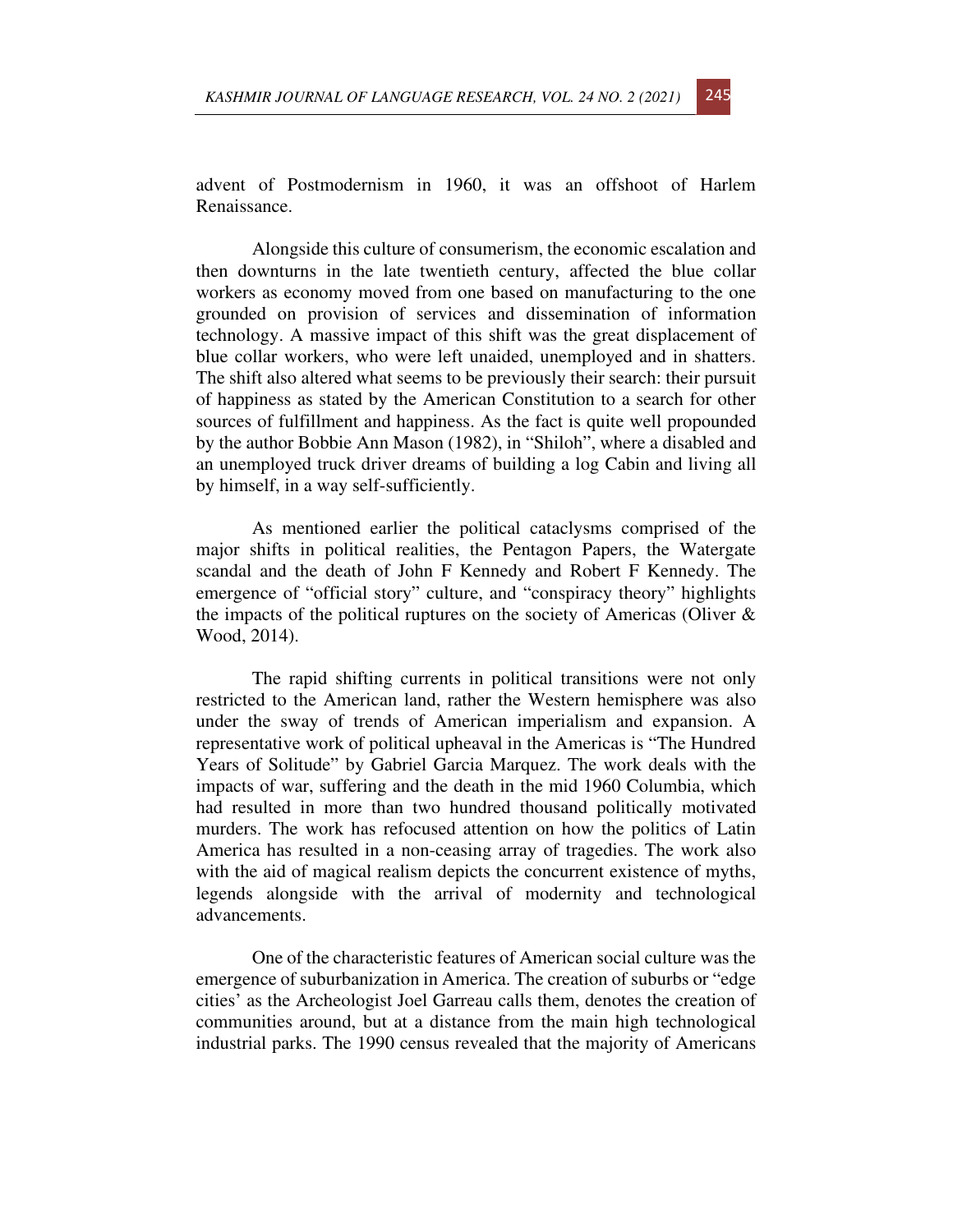reside in suburbs. This fact highlights the disintegration of American community and disruption of what had been the concept of a modern city. The suburbia, on one hand, describes the distance that has disheveled the community structure in America but also tells the stories of other communities, which are called slums. One prominent author that took upon the task of capturing the essence of this segregation and impact of post war, postindustrial society is Saul Bellow. Bellow writes a very characteristic fiction, describing the deteriorating condition of slums, a tattered piece of the American social fabric. Bellow in his short story "Looking for Mr. Green depicts the condition of Chicago Slums, while the protagonist is in search of Mr. Green and through the Protagonist's eyes, the readers are made to travel the thins of slums and subhuman conditions of their dwelling (Bellow, 2002).

A prominent reaction to the contemporary social and political upheaval came to the literature with authors questioning the ideas of conformity like the character of Chief Bromden in "One flew over the Cuckoo's nest" by Ken Kesey who raised in opposition to the symbol of authority and the so called "system", represented by the character of "Nurse Ratchet" . The narrator stiches an image of post war world where those who will not conform to the authority will be branded as lunatics and there is no way out of the mechanized system and those objecting to it will be forced through whatever means available and if still not possible then death is the only way out, as was the fate met by Randal McMurphy. The Chief refers to a Combine, a system that is controlling all humans. The narrator's story also high lights the treatment received by the margin tribes, the way that Indian tribe of Columbia was displaced from the sight of the plantation of a hydropower plant. The horrors inflicted by society and after seeing his father fighting in the Second World War has led to the formation of a dark vision of society. This has also formed the horrific idea of an all pervasive, controlling and authoritative Combine.

In contrast to the repressive attitude to authority is the bold,confident and non-conformist character of Randal McMurphy, who as a foil to Chief Bromden resists all kind of enforcement. He is a voice against the system and tries to change, all that tries to curb his free spirit, he stands against the idea of subjecting himself to the authorities at the Pendleton Work Farm. Later when he discovers the authority figure of Nurse Ratched at the asylum, he spares no stone unturned for confronting her. He obstinately challenges the routine at the asylum by asking to allow the patients for viewing match, later he rejects the rules and challenges the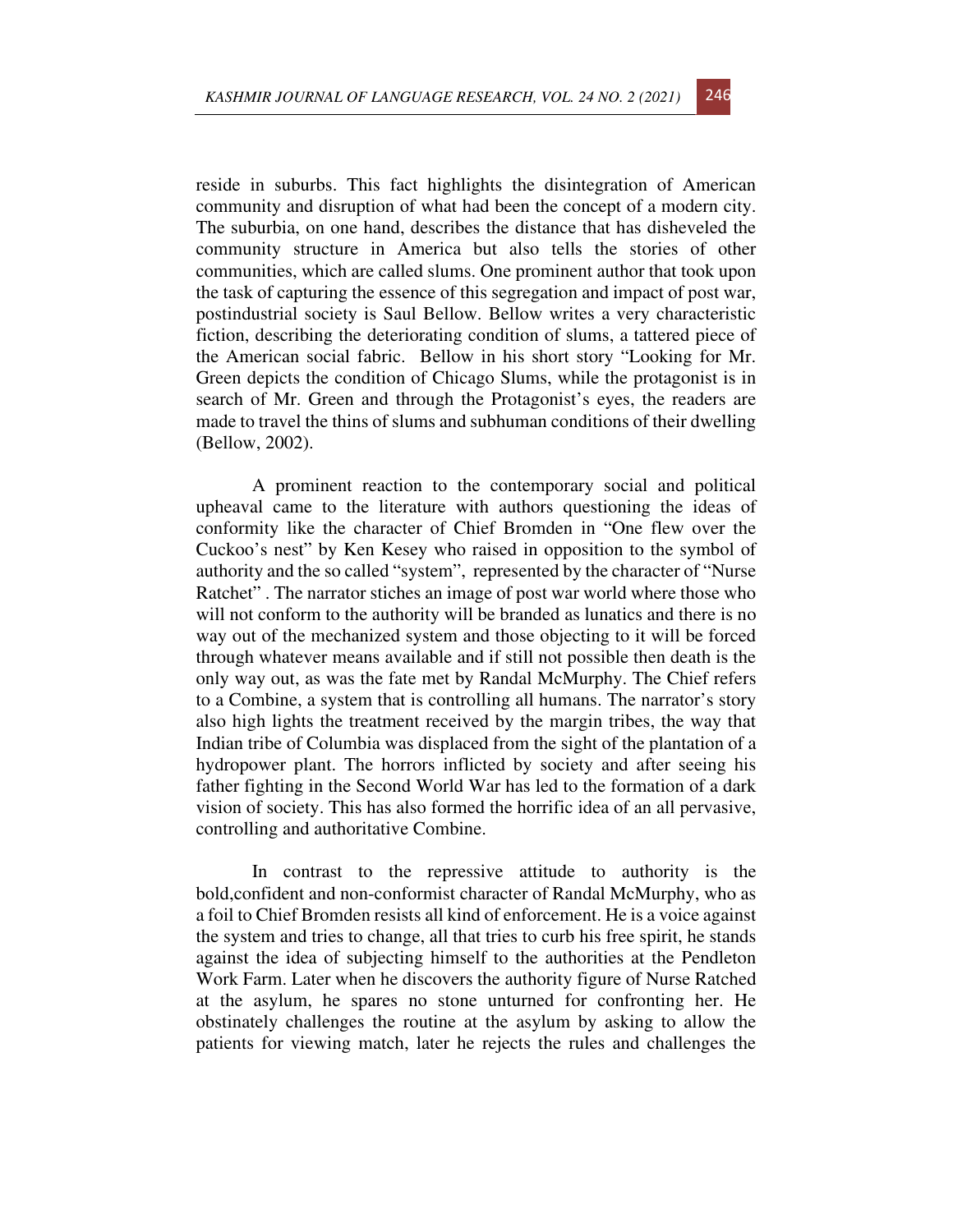established conformist system, where patients have made themselves subservient to the dictates of Nurse Ratched.

Nurse Ratched compares the manipulations of McMurphy with that of a previous patient, named Taber. This fact hints at what future has in store for McMurphy, for his non-conformist, non-complying and non-subservient attitude to the system, he had been lobotomized and made into a vegetable.

Thus the condensation of these characters in "One Flew Over the Cuckoo's Nest" is a commentary on serious upheavals of American society in the contemporary world, depicting the influence and mechanical hues of authority and at the same time mirroring the divergent attitudes to the repressive and authoritative Combine.

## **4. Results**

The mechanical world and artificial mode of contemporary life patterns have quadrupled the cases of insanity in American society. The so called land of opportunity witnessed a growing tendency of madness in individuals faced up with shocking transformations of present world. Literature along with other art forms has taken upon itself the responsibility of mirroring the madness in society. The concept came first to the fore with the "Confessional Movement" in literature, where poets and novelists started discussing the inexplicable.

One of the representative works depicting the personality crisis in reaction to the untoward world of social and cultural disruptions is the Bell Jar by Sylvia Plath. The Bell Jar, which was published initially under the pseudo name of Victoria Lucas initially in 1963, witnessed the death of its author after the first month of the novel's publication in the United Kingdom. In this novel, Plath gives voice to the torments, felt by the protagonist in the utter pangs of what was in real life suffered by Plath in clinical depression. The protagonist Esther finds her in a complete antonym to the socially and culturally unaccepted role, assigned to the women of her age.

A still more interesting aspect highlighted by literature that focused and mirrored insanity was the question of madness itself. Was it that madness is the natural outcome the socially, psychologically and technically perplexed series of alteration that the world faced in the American century or was it that the concept of defining madness had become relative in the contemporary world? If the conditions of displacement and bombardment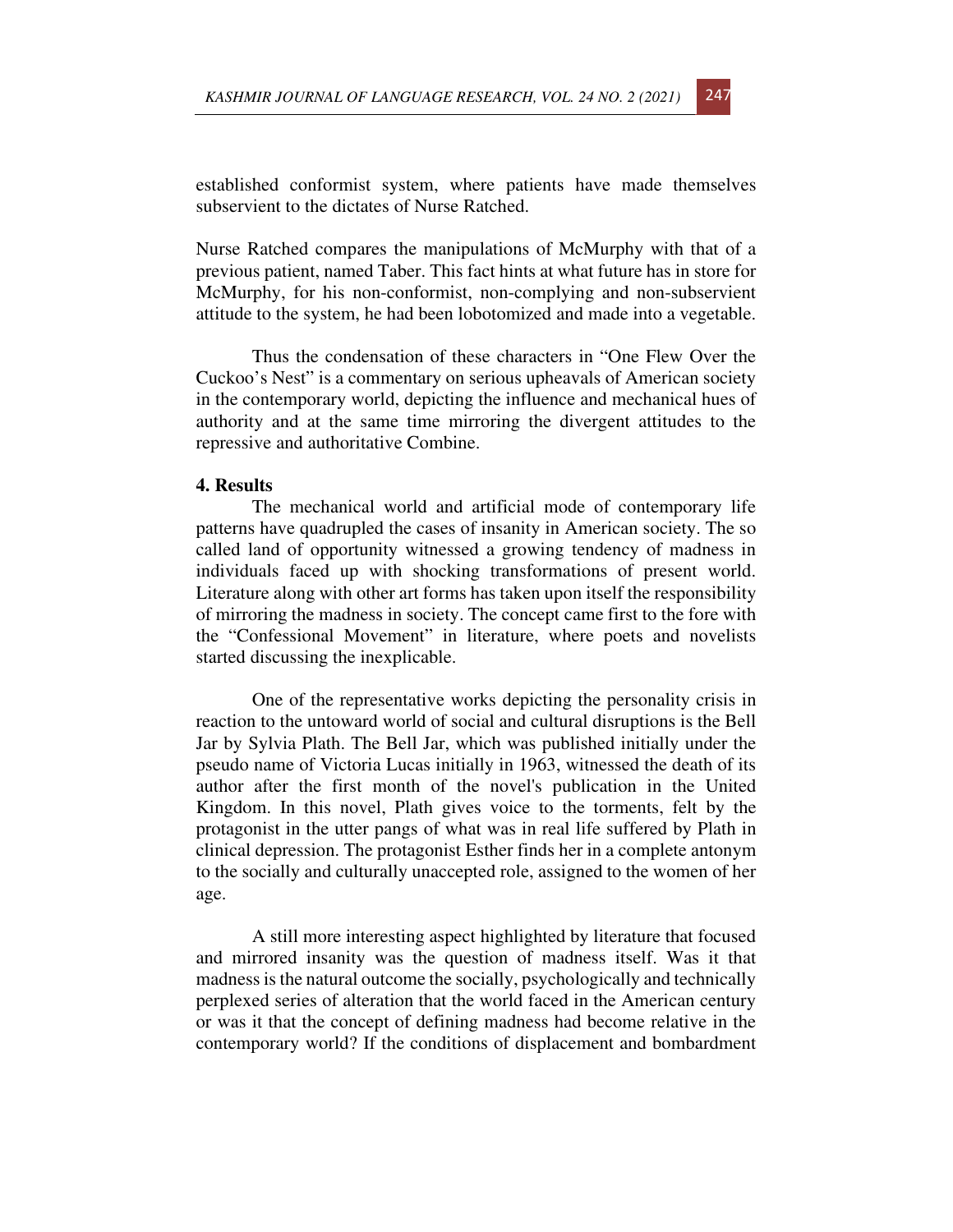of changes would be removed from the context, the literary artists might like to stick to the second form of possibility, relying more on the relative statement of facts then putting efforts to exactly describe and accepting the established criterion of madness.

The Bell Jar by Sylvia Plath also provides with the possibility of linking madness with creativity, since the reactionary counterculture clan of literary artists, comprised of many who seems to have believed in accepting the altered position of capturing reality than dealing with it in their full command and grasp of reality. One relevant testimony of this fact can be gathered by citing the example of the Beatniks, who often switched to drugs and other aids, in order to blur the clear picture of their immediate present and relying more on perceptions of reality, by viewing it through a distance in their use drugs and other means of escape.

Ken Kessey also provides insightful case studies of insanity, madness, and limits to the boundaries of rational in his work "One Flew over the Cuckoo's Nest". In the novel, the reader is familiarized with actual and accepted notions of sanity. Like the characteristic feature of the contemporary world and resultantly of the concurrent literature, the book poses more questions than it gives answers. Even what was hinted upon by the author is open ended and not a neat classification of who was right and, based on what criteria, who can be classified as wrong.

The character of Bromden suffers from hallucinations and Paranoia; he thinks that there are machines that in psychological and physical control of the patients. It may appear real madness to the authorities in the mental asylum but if considered in the context of the dehumanization suffered by the members of his native American tribe might be just a heightened sense of perception of what goes on around him. The chief, who is also the narrator of the story declares the fact right in the start of the chapter when he says that what he is going to tell, is part of reality even if it did not happen. This line is extremely packed with meaning and reference to the contemporary times in America, in its obvious metaphoric connotations and connections with the blurring distinctions of real and unreal, right and wrong, good and evil and also about what is made to come on fore and how goes the actual proceedings of the actual linkage of "official story" in the United States and now also in its spheres of influence.

"The Bell Jar" mirrors the suffocation that women found even after they were given the right to suffrage in 1920 and had seen the independence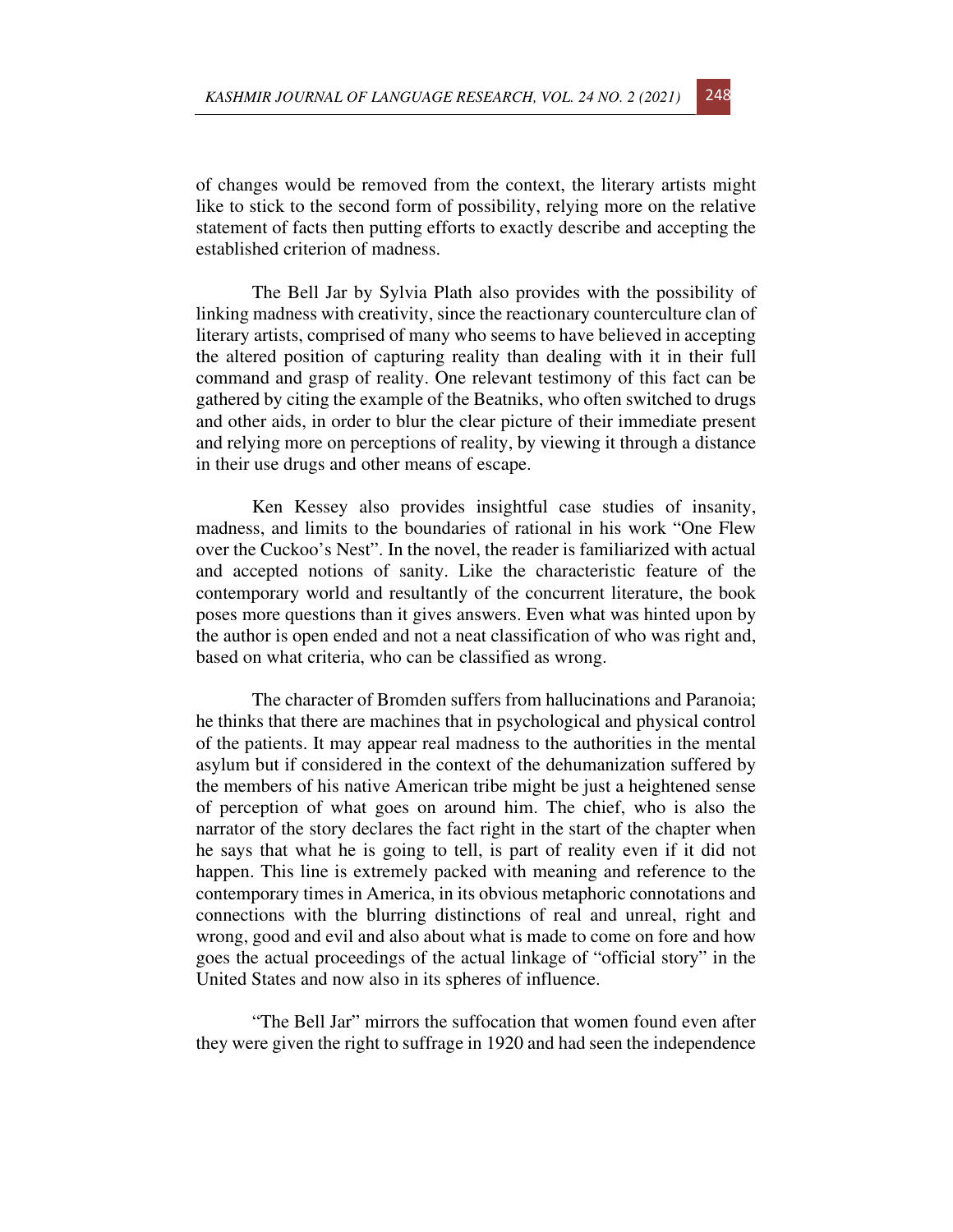of working in factories and in other jobs that were initially found suitable and acceptable for men only. In the post war years with growing awareness of gender discrimination and with voices getting raised for the women liberation movements and just in the flux of Civil Rights Movement, the Bell Jar mirrors the identity crises that women found themselves in. This was also in line with the withering of family values and the established role of women as the domesticated and home bound center of the supposed American family.

Deep understandings of the disintegrating Southern families can be captured from the plays like the "Cat on a Hot Tin Roof" by Tennessee Williams. The author has projected a world that is filled with mendacity and there is a wide array of societal disrupture, fraught with pretense, selfdeception and a host of social lies. The play depicts the fact that people are surrounded by lies and they keep on distancing themselves from every possible effort from the truths that must be told. The character of Maggie provides an interesting study in the Southern women, who had class and is in a state of war with ills that define her life and challenges that she must fact. An interesting comparison can be made between the character of Maggie and Mrs. Compson from Sound and the Fury by William Faulkner, a pre-World War, work that discusses the impacts of Civil War. Mrs. Compson has been ever complaining about her predicament and is losing class and grandeur while Maggie is determined to be at war with the shortcomings of her life but has still ensured to kept class. The quest for identity is quintessentially a part of the mainstream works of literature.

These identity crises posed further searches for existentialism in society, where some authors continued in the confessional terrain and others switched to a world of magical realism, where they could fill up the gaps left by the real world through relying on a more acceptable and in line with the wandering expectations of world, by switching to the techniques of Magical realism.

Sylvia Plath depicts the suffering of women in their socially unacceptable positions, where men still dominate and are oppressive. Those who stand in rebellion to socially and culturally acceptable roles of women are branded outcasts and losers of the defined borders of sanity. Plath also voices the concerns regarding the loss of a women's inner self in compression of her personality through the range of domestic duties that she is bound to perform. The patriarchal society in the mid of American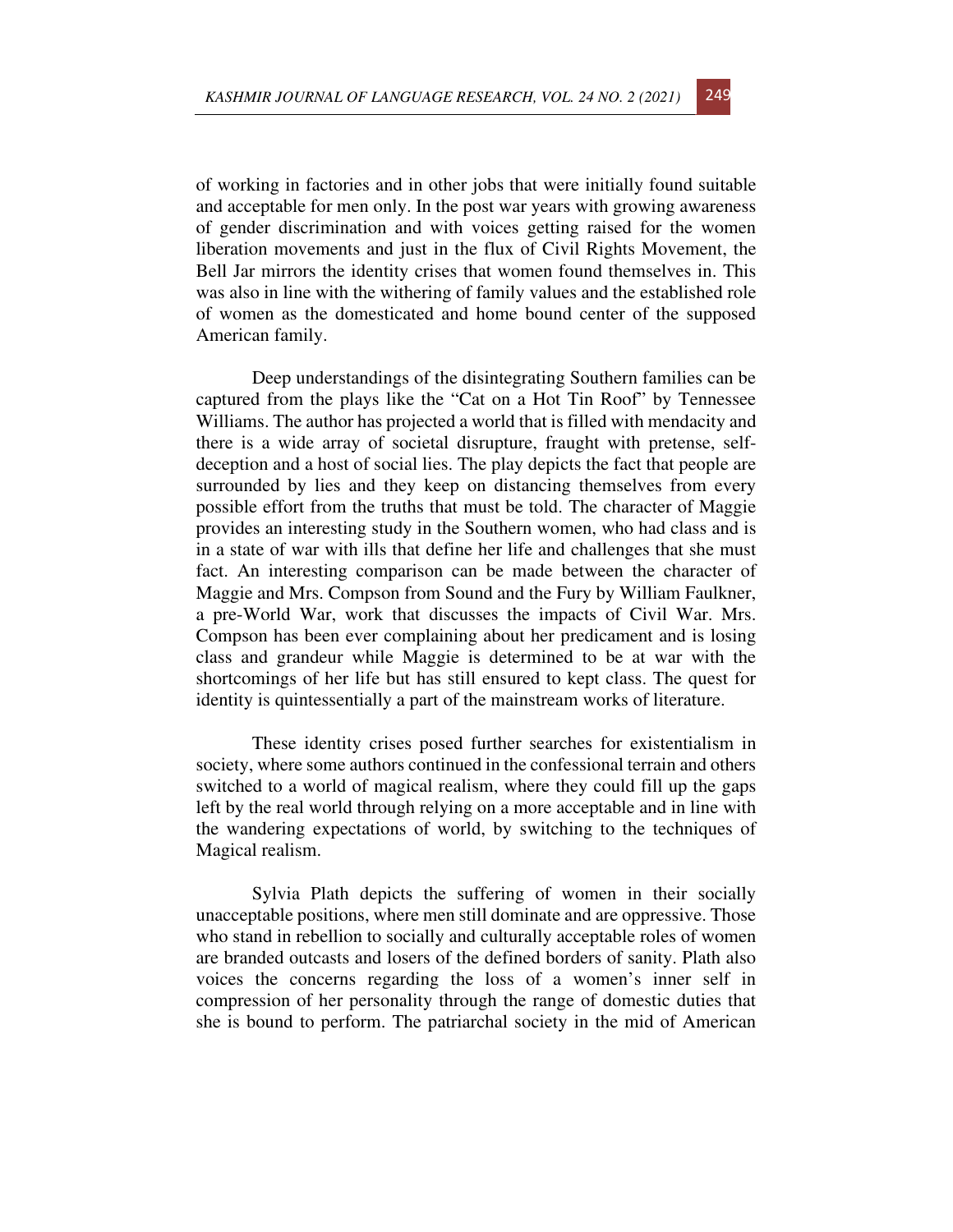century may have killed a woman emotionally without facing the murder charges.

The societal impact on women in Plath's time can also be verified by Plath's poetry, she voices the pangs of living under the shadow of an almost Hitler like father, that have made her life to the like of a hurt toe in a suffocating shoe. Here again, Plath does not refrain from depicting the impact of social and domestic suffocation.

The mid twentieth century witnessed such attacks on the pre-defined roles of American families. In the 1950s and 1960s, the family was presented as the symbol of stability and coherence in American life but these notions were attacked by the literary genius and in poetry, the stereotypes were attacked by the poets like Sylvia Plath who delineates the character of her father in her poem Daddy (Plath, 1962). "You do not, you do not Any more, black shoe

In which I have lived like a foot For thirty years, poor and white,

Barely daring to breathe or Achoo"

A very characteristic and telling feature of the contemporary life has been a shift from the outward to the inward. There was more of the trend to make public of the private life. The Confessional poets also reacted to the theory of impersonality, propounded by Eliot and followed by the moderns; they shifted their sphere of influence from the outward to the inward and explored the states of their own psychology. The examples of Anne Sexton and Sylvia Plath are relevant to describe the mental and physical breakdown of a personality as they ended up in taking their own lives. The resulting rise of Feminist poetry in literature started from such episodes in American literature and Elizabeth Bishop does not stand an exception to these roles. Bishop is often hard to mark as a category since her works depicts a shifting from one philosophical position to the other, but one thing that can be said for sure about her works is that she took a confrontational approach to life, which is a step further ahead in literature's reaction to the socially changing American society. She added psychological surveys while dealing with the daily bric-a-brac of her life and again getting bold enough in a step further ahead in expressionism.

In an attempt to disclose the reactions of women in American literature and their response to the changing times, in adopting more clear

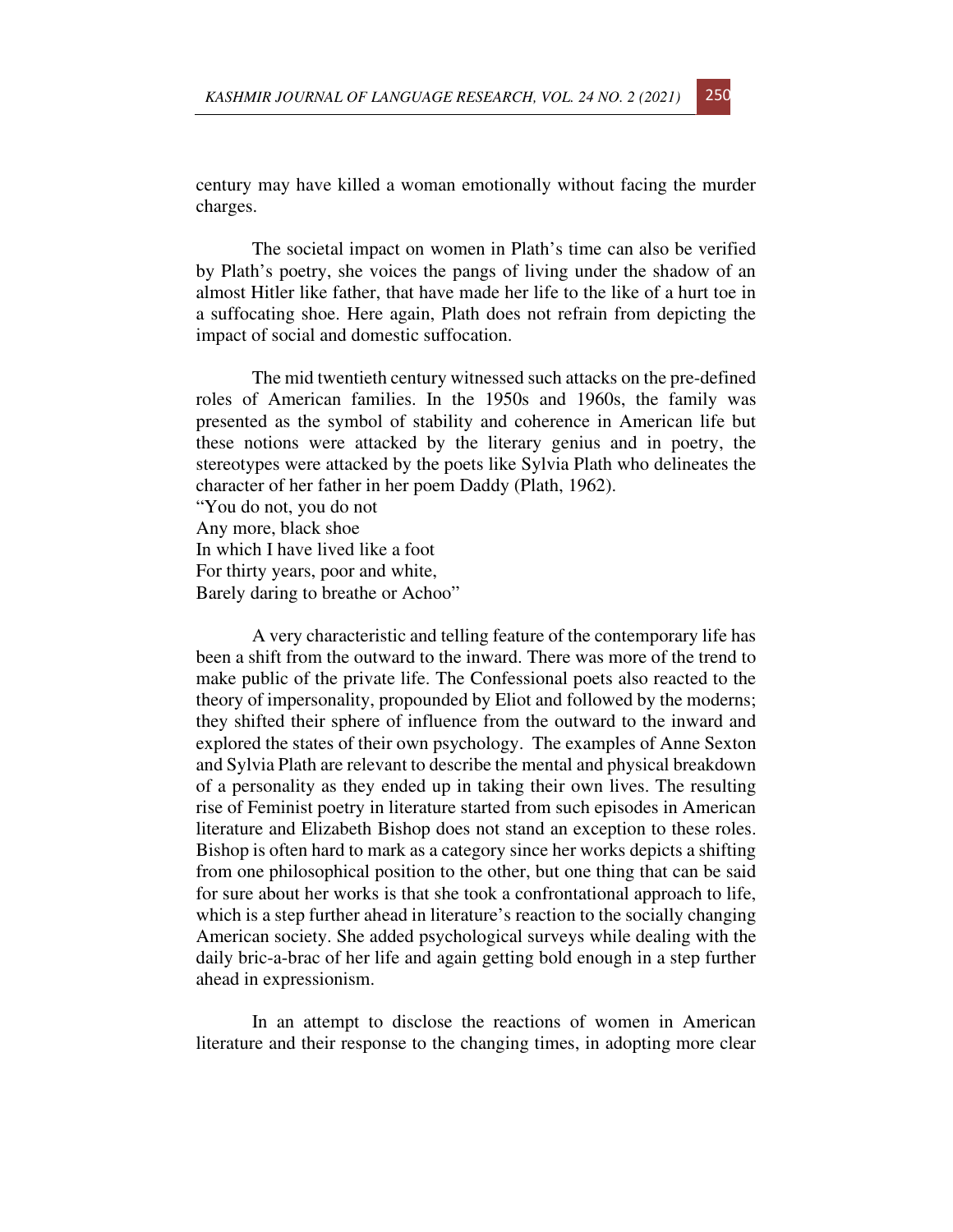positions to the issues surrounding their gender, makes it inevitable to mention the name of Adrienne Rich. The magnificence of Rich's work is primarily the way in which she surveys the condition and predicament of women in the established roles of motherhood, sisterhood, as a wife, as a daughter and her over all status in the fabric of American society. An advancement of the gender roles in America in the late twentieth century is very aptly described by Plath, when she goes a step further ahead than Plath and Anne Sexton by not pouring the wrath on herself, rather directing it on the society by critically examining her gender role in American social landscape.

The works of Rich are diverse as much as the roles attached and played by her gender in America. She discusses the idea of women survival in the land of equal opportunities and then sexism, and other relevant socio political aspects Rich has dealt with diverse themes as diverse as socio political dialogues to peace, the issue of survival for women, sexism and the limits attached to apparent boundaries of freedom. She also takes the credit for establishing the second wave of feminism in literature. She writes about the evolution of female literary tradition in "Diving into the Wreck" (Rich & Gelpi, 1972).

"We are, I am, you are by cowardice or courage the one who find our way back to this scene carrying a knife, a camera a book of myths in which our names do not appear"

The postwar America saw multifaceted changes in political cultural, economic and international dimensions. A reaction to the vast changes in technological advancements and also by a conformist strain adopted by the government towards the people, resulted in a reaction of counterculture, in which instead of branding themselves as outcasts, they made efforts to inculcate, their new set of morals and ideals into the mainstream American culture. Allen Ginsberg sings of the same treatment with the best men of his generation. Ginsberg along with the poets of the Beat generation, sing of the taboo subjects in their poems and found solace in Oriental religious philosophies and often times, resorted to the use of drugs in order to escape the immediate realities.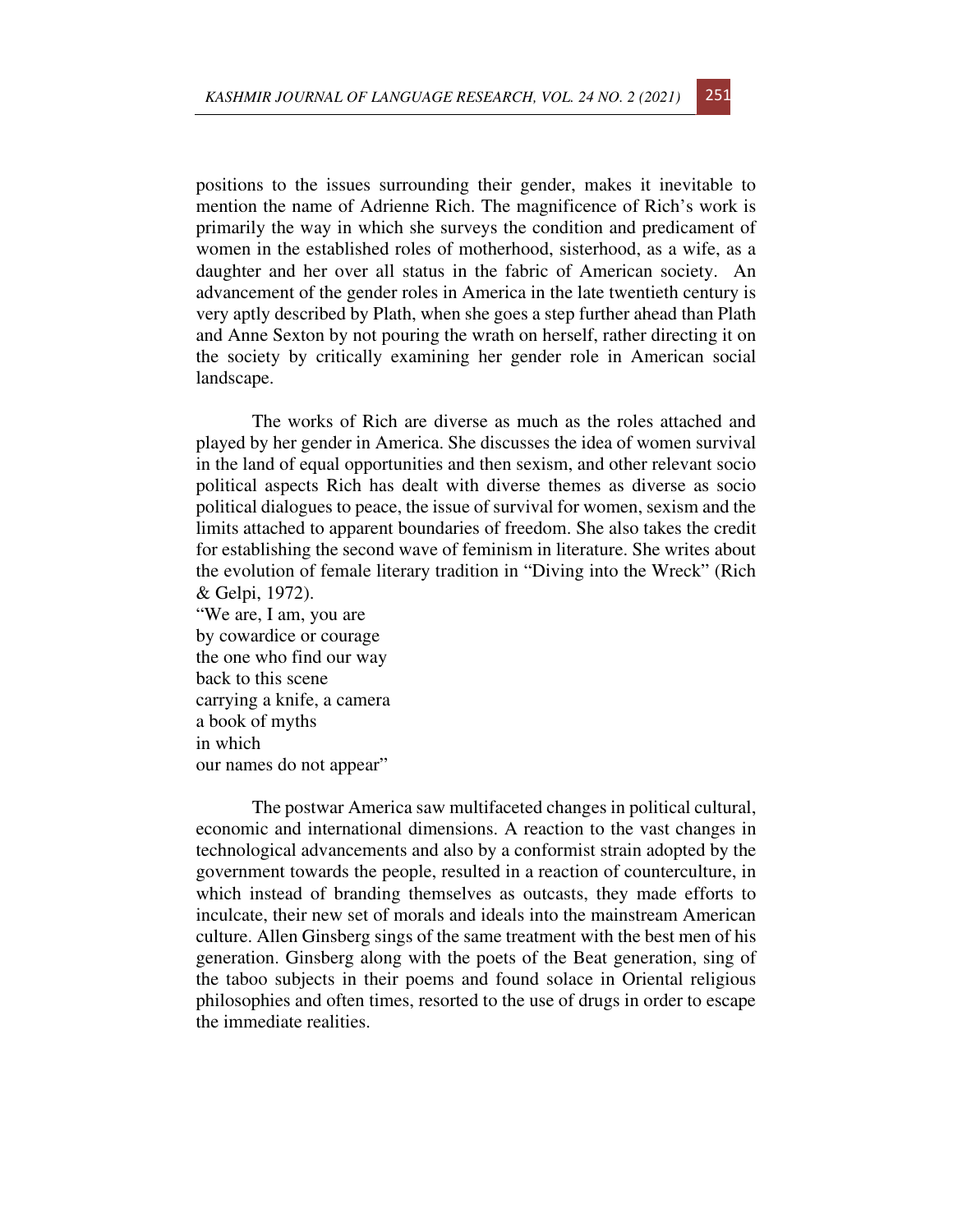The practitioners of this generation included Allen Ginsberg, Gary Snyder, Gregory Corso, Lawrence Ferlinghetti, Amiri Baraka, Joanne Kyger and Diane Di Prima. Their vital role was in providing freedom to the printing and publishing media in the United States. The uncluttered talk of sexuality and obscenity, a major portion of their writings, was also a response to the conventional values. The military Industrial complex along with major strains of capitalism that had in turn bred, strains of consumerism as the United States was striving to become in those days had its own excesses and in response to it, generated a reaction against materialism and a search of resort in oriental religions.

Probably the most famous poem by the group is by Allen Ginsberg and called "Howl" (McClatchy, 1990, p 255). "I saw the best minds of my generation destroyed by madness, starving hysterical naked, dragging themselves through the Negro Streets at dawn looking for an angry fix"

It just turns out later with surprise to the reader that the best men are not scientists; rather they are drug addicts, drop outs and poets as well. Apparently, it seems that there is no point of organization in "Howl" (1955). However, the poem is divided into three sections and scheme of poem has the same question at the starting word followed by a verb. Each section has a different theme that the poet has dealt with element of surprise to shock the reader. The poet takes a stance on the havocs caused by materialism and capitalism in the post-World War II scenario, like the "Waste Land" of Eliot; it is a land of spiritual bareness where the monsters like Molach are after love and youth. The industrial revolution that brought the United States under its sway had created machines that mechanized many aspects of human life as well.

The rigid social norms came under stringing attacks of the counterculture revolutionaries, who reacted against the Vietnam War, segregation in Deep South and also on the issues of women rights. The emergence of "popular culture" also speaks volumes about the fact that people of tired of government manipulations. They did not want their opinions to be shaped in light of the political agendas, rather they wanted to use their influence and appear as catalysts of change in a society where values and belief systems were struck at the cross roads.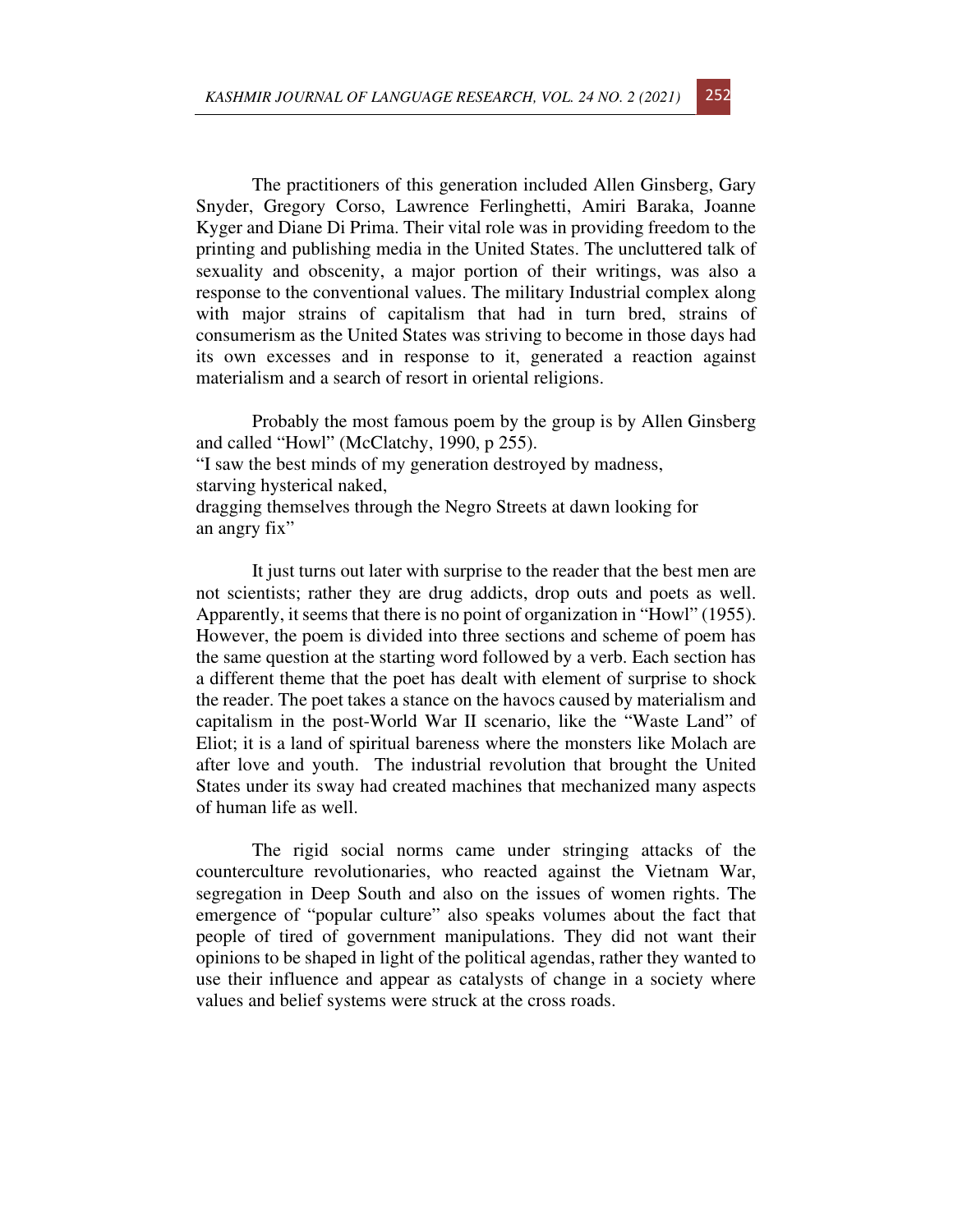The Contemporary era in America saw the emergence of unprecedented volumes of literary reflections that voiced the political and social changes that the Americas went through in the present times. Literature in a way freed itself from moral, ethical and social conventions and became a highly open and candid canvass for painting the divergent and unspoken of tints of human life.

The freedom of printing press with the Beatniks and then the entry of marginal sections of society into the literary clan enabled the possibility for the production and reflection of societal upheaval and reaction of society to political, governmental, and international realignments that the Americas suffered on the verge of so called "progress" of human race.

#### **5. Conclusion**

Besides becoming a medium for the discussion of Post War mega events to the likes of Holocaust, Second World War, Civil Rights Movements, Brown versus Board of Education, Vietnam War, Korean War and very prominently Cold War, literature opened up to encompass the recurring under currents of society that focused on American Dream, American Values, American Culture and the reactionary Counterculture. Literary artists discovered and were given the power to explore taboo subjects such as sex, drug taking, extreme violence, homosexuality and other subject matter that would never have been allowed to become a part of literary annals.

The transformational growth in the twentieth and later in the twenty first century has been captured by the literary annals of American Literature. Contemporary American literature is as diverse, pluralistic, and multidimensional as the series of conflicting and contradictory mega events and their impacts that define American history in the contemporary era. The American century witnessed an unimaginable level of technological and industrial progress but the resulting ruptures in the social fabric and impact of political shifts shaped the direction of the literature produced under unprecedented growth of mindfulness and consciousness. Counting the world history, the arrival of America on global map is comparatively recent.

### **References**

Bellow, S. (2002). Collected Stories. Penguin UK. Gage, B. (2012). Deep throat, Watergate, and the bureaucratic politics of the FBI. Journal of Policy History, 24(2), 157-183.